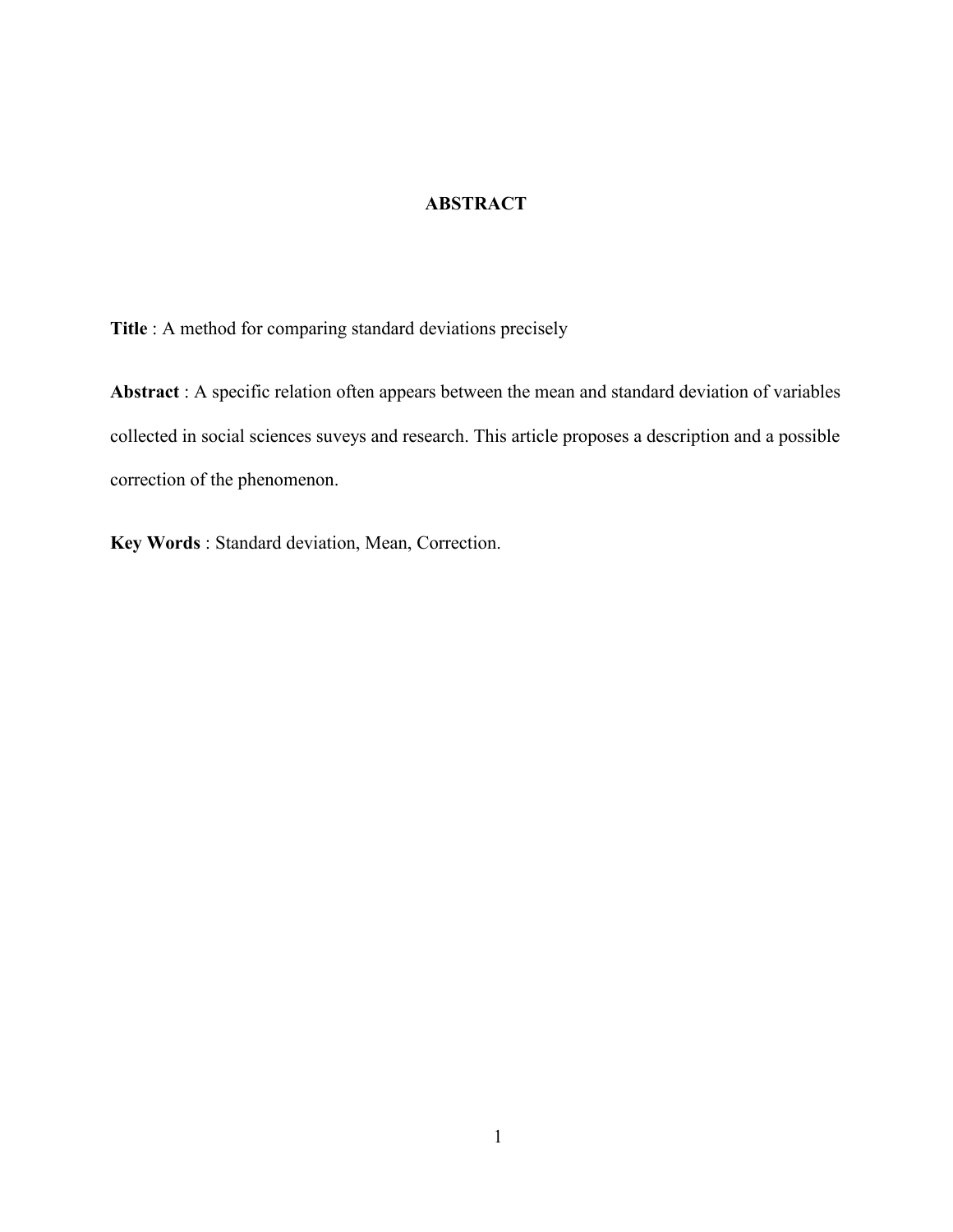#### A method for comparing standard deviations precisely

#### Problem

Although most of the research efforts in statistics concentrate on sophisticated multivariate analysis, a great part of the actual exploitation of surveys simply lies in basic univariate calculation, either because such data are easier to compute, or because they are easier to use as arguments in reports or studies. While newer multi-dimensional techniques developed by professional researchers may well be full of brilliant ideas and find relevant applications in particular fields, the manager of a small or medium-sized structure will often find it easier and more understandable to trust the main statistical indicators whose meaning he can "feel" : in the case of numerical variables, the mean and standard deviation (or variance).

Therefore, it is not wasted time to study what link may exist between those two indicators. When studying the statistics literature though, it is surprising to find no mention about a phenomenon that analysts often encounter when computing simple statistics on basic attitudinal data : a strong, curvilinear relation between the mean and standard deviation of the variables measured. The absence of any mention of this relation in textbooks or research papers is all the more stunning in that a large amount of work has been published on the subject of personality measurement for several decades (a basic review of the literature is given at the end of the article to support this idea).

A purely algebraic relation, of course, exists at first between the two indicators, as the formula for standard deviation appeals to that of the mean. But what deserves interest is that this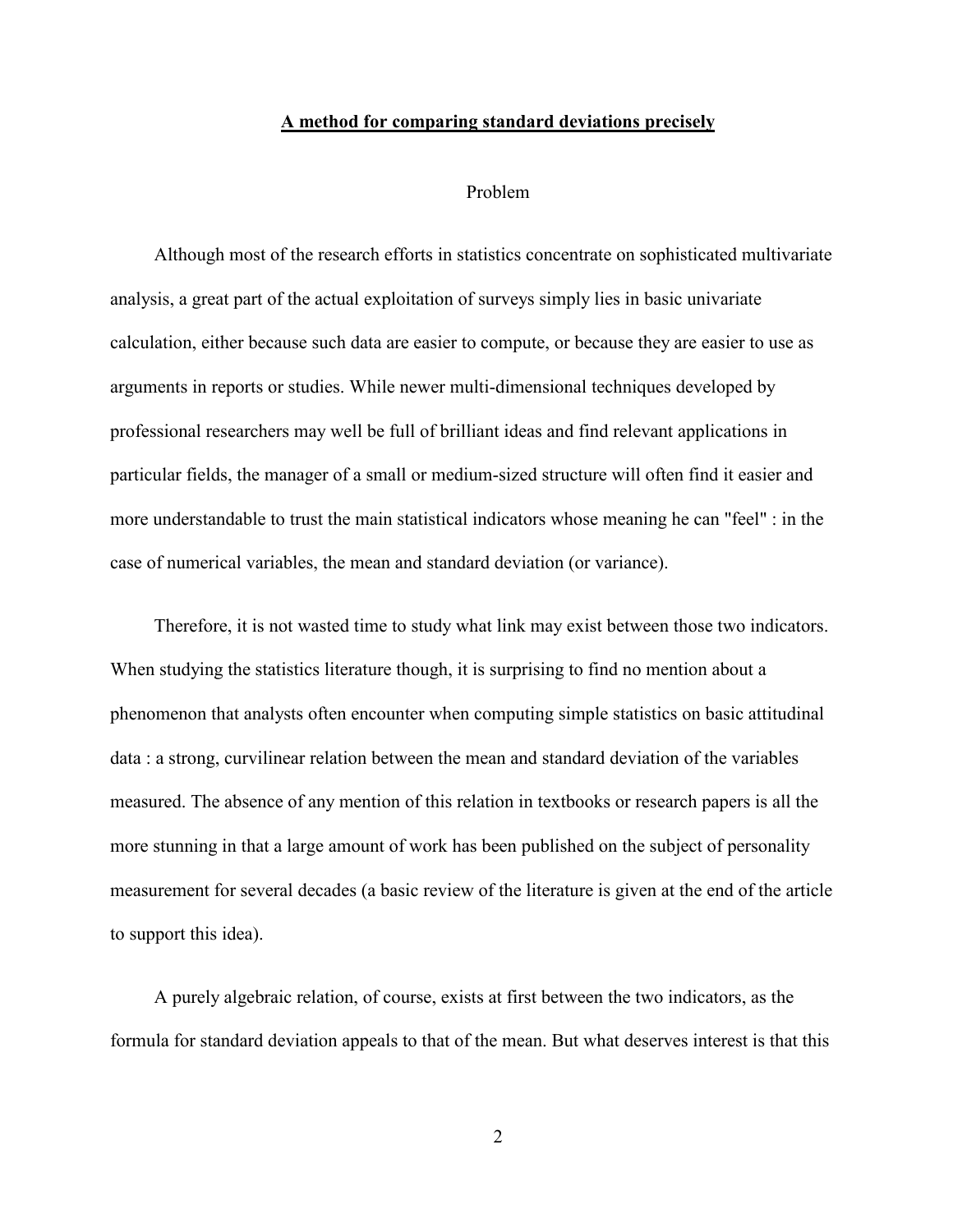relation goes much further, and therefore needs a more thorough definition.

To understand it briefly, let us imagine a survey in which a set of scaled opinions concerning various items (for instance, purchase intentions for different brands of foods) has been collected. The first reflex of the analyst will be to compute the mean and standard deviation of each item, so as to be able to classify them in rank order (in relation to the mean), and to check which are especially consensual (low standard deviation) or not (high standard deviation). The standard deviation will at that time be considered for its absolute value, which is not problematic as long as the univariate analysis remains to this point.

If the researcher starts to study in detail which items obtain the lower standard deviation though, he will probably tend to find them systematically at the extreme sides of the mean (that is, among the items either best or worst ranked). This is easy to justify intuitively: those items that get the most extreme mean values are also necessarily the most consensual -almost every evaluator ranks them in the same way (which both brings an extreme mean and a low standard deviation). At the same time, and for opposite reasons, the higher values for the standard deviation will usually correspond to medium values for the mean. Therefore, plotting the standard deviation against the mean will make a special pattern appear, which, far from being a neutral oval, will more or less look like a circumflex accent (high in the middle, low at the extremes).

Now this might cause some surprise to the 'naive' analyst, for such a relation, although common with unstandardized attitudinal variables, is barely if ever mentioned in the specialized literature. Hence it is neither explained, nor taken into account for the treatment of variables. Let us now give some empirical evidence of the phenomenon.

3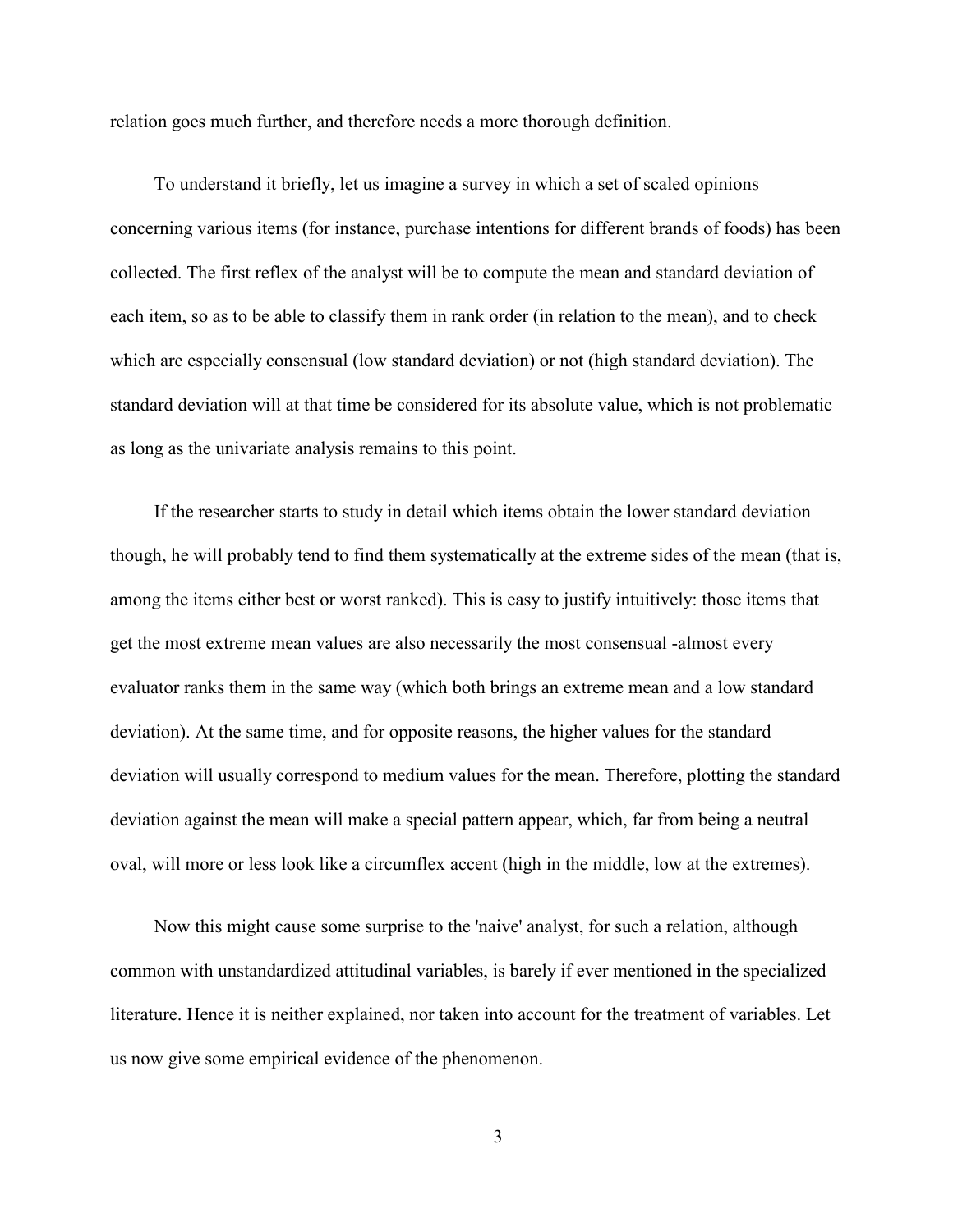#### Example

A survey was conducted at Audencia Nantes Business School to evaluate the immediate opinion of students (positive or negative) about various animals (real or imaginary) and meats. Opinions were measured using five-point scales presented in a row, to be filled in manually. Respondents were 130 undergraduate French students in management, unaware of the objectives of the experiment. 250 items were evaluated, including 'horse', 'wasp' or 'shark' as real animals, 'Bambi' or 'Mickey Mouse' as imaginary animals, and 'lamb', 'chicken' or 'roastbeef' as meats.

The five points of the scale were accounted for 0, 0.25, 0.5, 0.75 and 1 to simplify the subsequent calculations. Here are an abstract of the results, and a diagram showing the relation between the mean  $(m)$  and standard deviation  $(s)$  (see table 1 and figure 1).

# Table 1 - Mean, observed standard deviation and corrected standard deviation for 132 animals present in the Audencia survey

Figure 1 - Diagram showing the relation between m and s

The pattern on the diagram is explicit. As usual with this kind of data collection procedure, the 'circumflex accent' appears clearly, showing the lower standard deviation values for those items which bring the most extreme mean values (ie. 'Mosquito', among the worst ranked, or 'Dolphin', best ranked) and the higher standard deviation values for mildly evaluated items (for instance 'Shark'). Such a pattern might not be caused by a systematic misuse of the measurement scales. No major distortion from a normal distribution appears in the histogram of global frequencies of the five proposed categories (see Figure 2), and a detailed review does not bring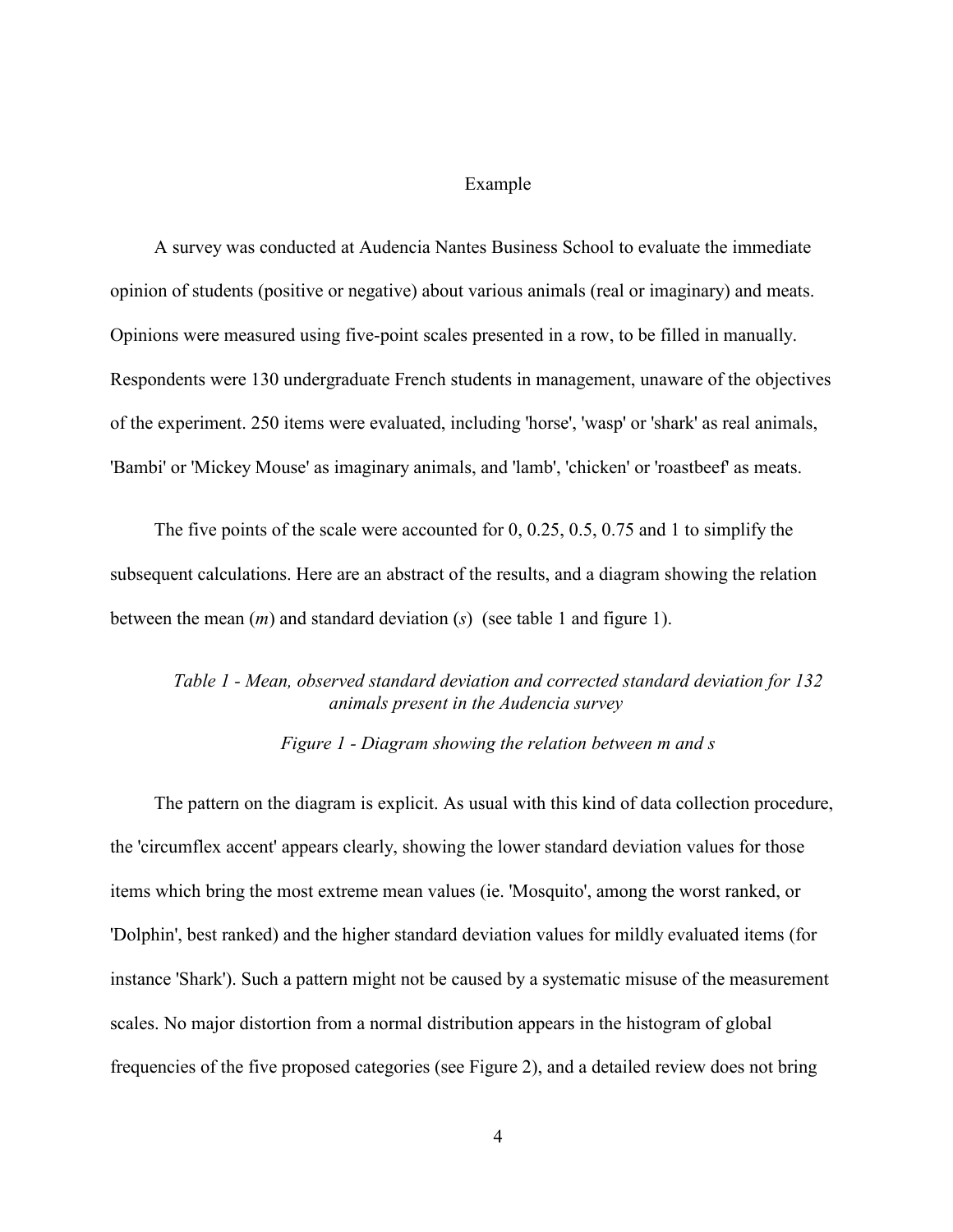any suspicion concerning the validity of the data.

## Figure 2 - Histogram of frequencies of each category (for all items)

In absolute terms, it is not incorrect to state that the lower dispersion is to be found with the items that are extremely highly or badly evaluated. But such a statement does not take into account the fact that while this phenomenon is compulsory, it is not necessarily informative (in Shannon's acceptance of the term). As long as the data are not corrected, such items as 'Goat', for instance, would remain unnoticed from the point of view of standard deviation, while a deeper look at the question would show that they deserve some special consideration.

## **Correction**

One can first observe that a definite maximum value for the standard deviation corresponds to every different value for the mean. For instance, a 0 value for an item's mean can only be obtained by a perfect consensus among the evaluators (every one ranking 0), consequently also bringing a 0 value for the standard deviation. The same assertion is true for a 1 value for the mean, only possibly a result of a perfect consensus and a 0 value for the standard deviation.

Now if we want to determine the maximum possible value for the standard deviation of an item that has a mean of 0.5, we just have to see that this maximum value is obtained if half of the evaluators give 0, and the other half give 1. In this case, the standard deviation is :  $s = 0.5$ . By extension, it can be shown that for any value  $m$  for the mean, the maximum possible value for the standard deviation is obtained when a proportion of  $m$  evaluators give 1, and a proportion of  $(1$  $m$ ) evaluators give 0. In that case :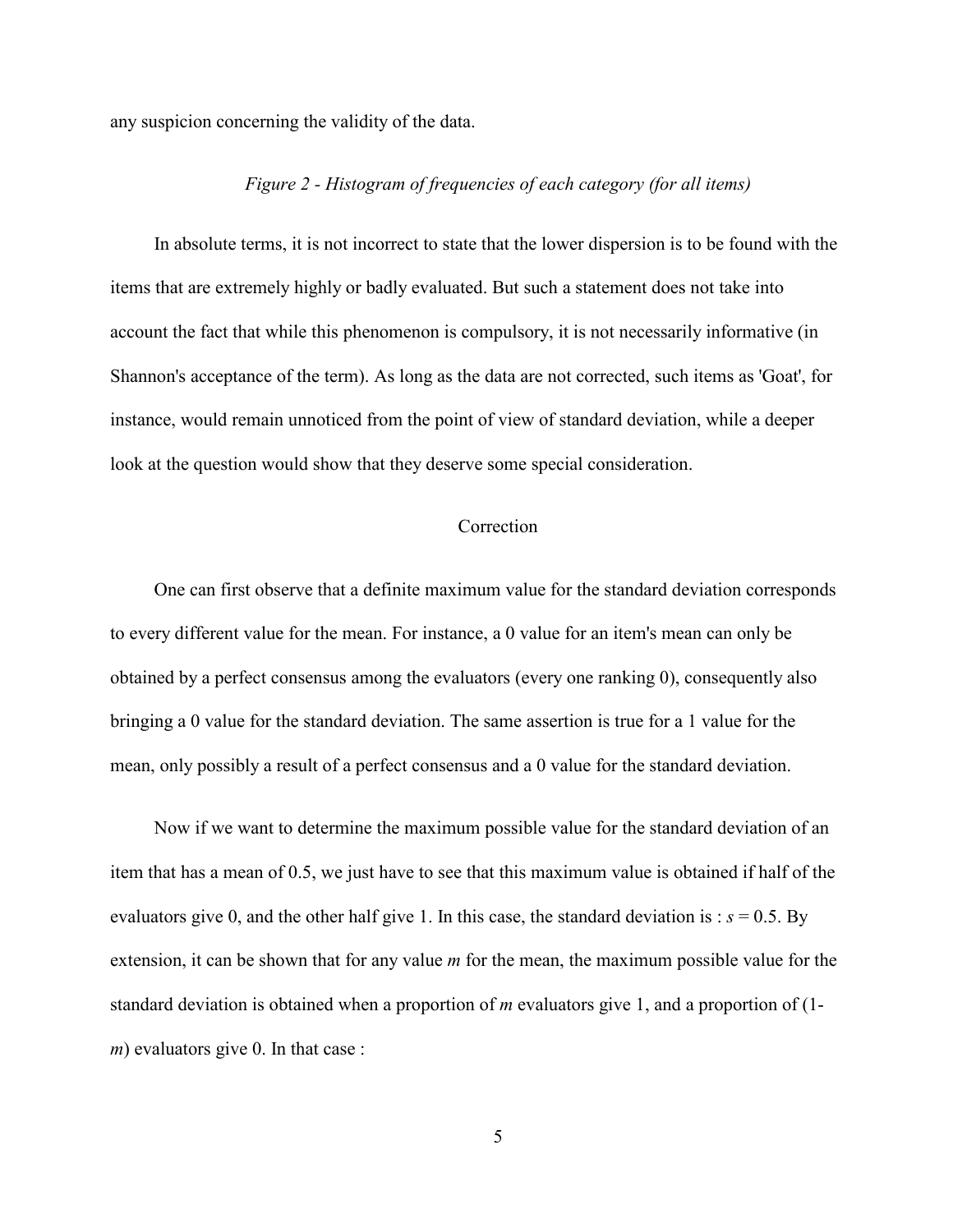$$
s = (m.(1-m))^{1/2}
$$

Therefore, it is possible to enrich our previous diagram with the curve showing the maximum possible values for the standard deviation all along the interval [0-1] (see figure 3).

# Figure 3 - Diagram showing the relation between m and s

One can immediately see that the distribution of the points on the graph is grossly parallel to the upper curve, which appears as an extension limit to the cluster. It is then just natural to imagine a specific correction of the data that would eliminate the curve effect, inadequate for a quick comparative reading of the values shown on the graph. This correction consists in simply dividing for each item the absolute value s of its standard deviation by the maximum possible value corresponding to its mean :  $(m.(1-m))^{1/2}$ , which gives the formula :

$$
s' = s / (m.(1-m))^{1/2}.
$$

In that case, we obtain the following diagram (see figure 4).

Figure 4 - Diagram showing the relation between m and  $s' = s / (m(1-m))^{1/2}$ 

Hence it is possible to make a clearer comparison between the high and the low values for the standard deviations of various items. The most extreme points from the point of view of the mean do not any longer show any particular inclination for small standard deviations. Now while some of the higher values for standard deviations are slightly modified, the most important change comes from the bottom center of the cluster, where such points as 'Goat' appear to be the more consensual, which was not the case before.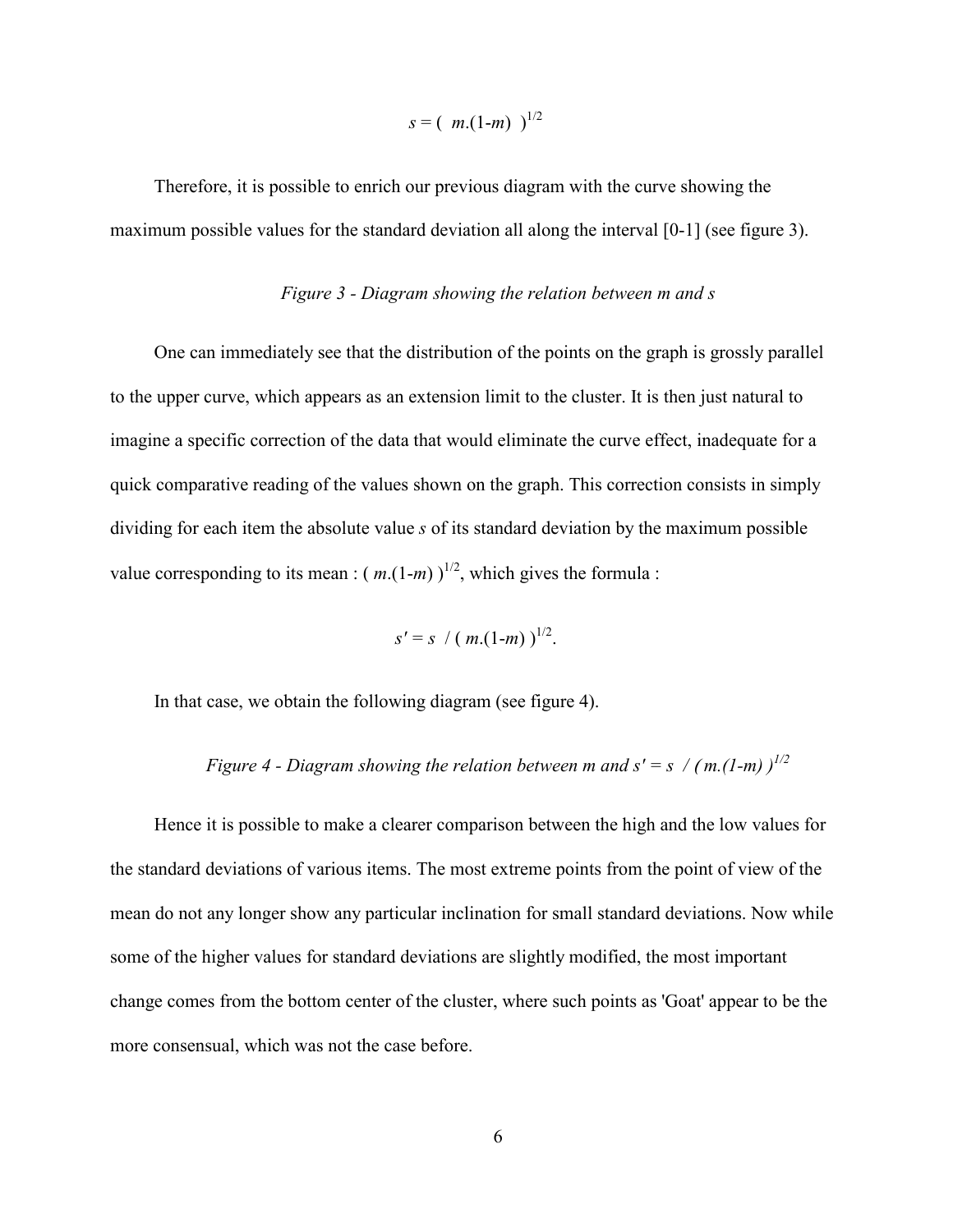From a general point of view, what is the benefit of such a correction ? Simply (but it is extremely valuable) to allow the researcher to compare standard deviations free of trend, which otherwise would be impossible.

In what other cases is such a phenomenon susceptible to appear, and such a correction appropriate to use ?

Basically, in any case where a large number of opinions or attitudes has been collected with the use of rating scales, whatever the coarseness of the scales. A significant amount of research in marketing, especially in the field of consumer behavior or methodological issues, but also in psychology, sociology, or in the social sciences in general, makes extensive use of such scales, and may therefore benefit from this correction before any analysis of the standard deviations.

Here are five examples, taken from various fields, where the graphs mean/standard deviations both with and without correction are shown, to illustrate how large its range of application might be.

#### Literature example 1

Source: Riker (1944).

Field: Attitude measurement in the 1940's (psychology), based on research of Thurstone and Likert.

Variables measured: 28 assertions about political and social issues (for example, 'The Negro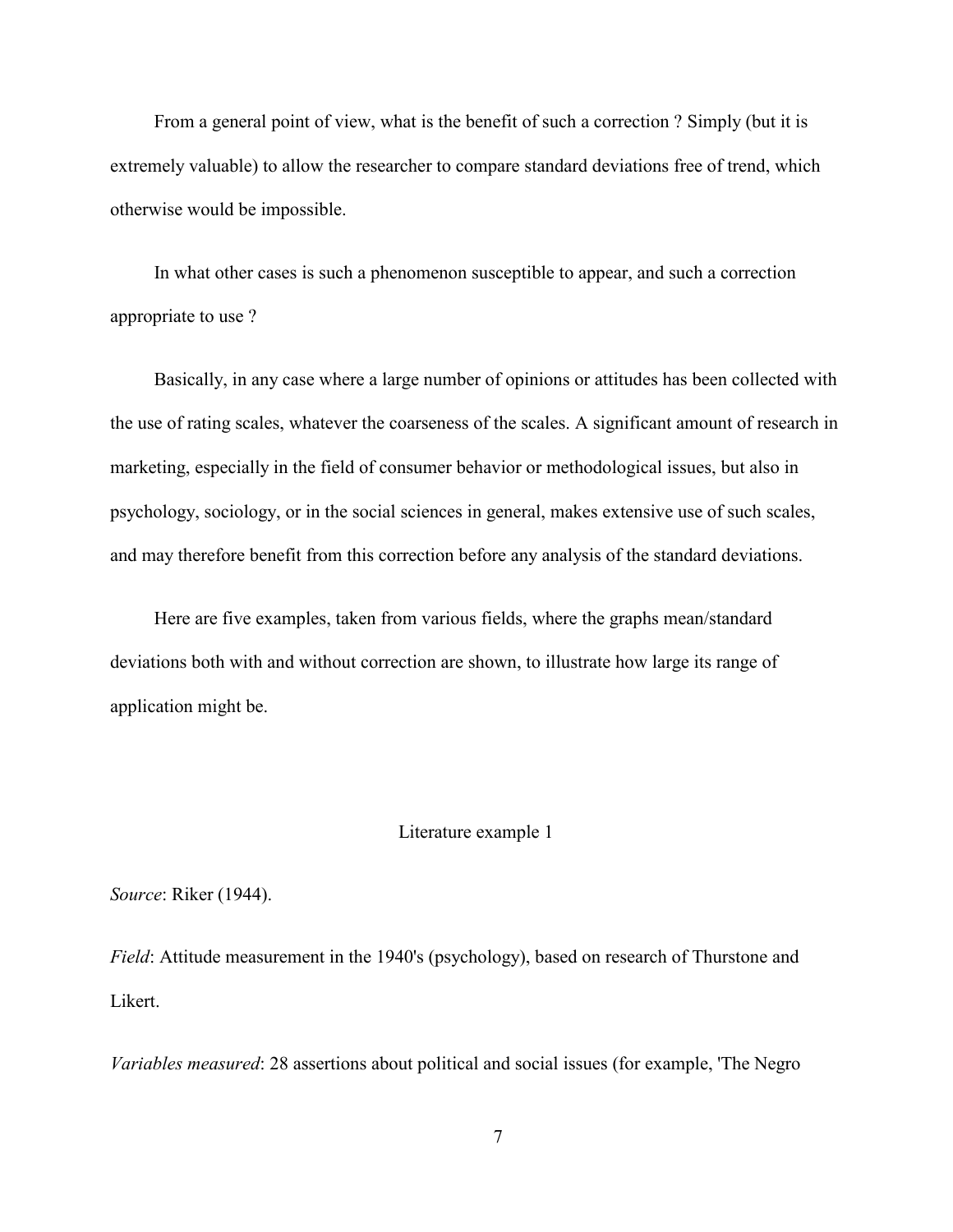should be given the same educational advantage as the white man').

Collecting technique: 11 category-verbal intensity scales and graphic scales.

Methodological note: Original data reported in the article, quoted 1 to 11, have been standardized to interval [0-1] to facilitate comparison with other works.

Major changes brought by the correction: Item considered most consensual; global consensuality of best-ranked items.

Figure 5 - Relation between m and s in Literature Example 1 (Uncorrected Original Data)

Figure 6 - Relation between m and s in Literature Example 1 (Corrected Data)

# Literature example 2

Source: Thomas and al. (1997).

Field: Administrative science

Variables measured: 23 assertions about organizational culture measured in the purchase division of a company.

Collecting technique: 7-point Likert scales.

Methodological note: Original data reported in the article, quoted 1 to 7, have been standardized to interval [0-1] to facilitate comparison with other works.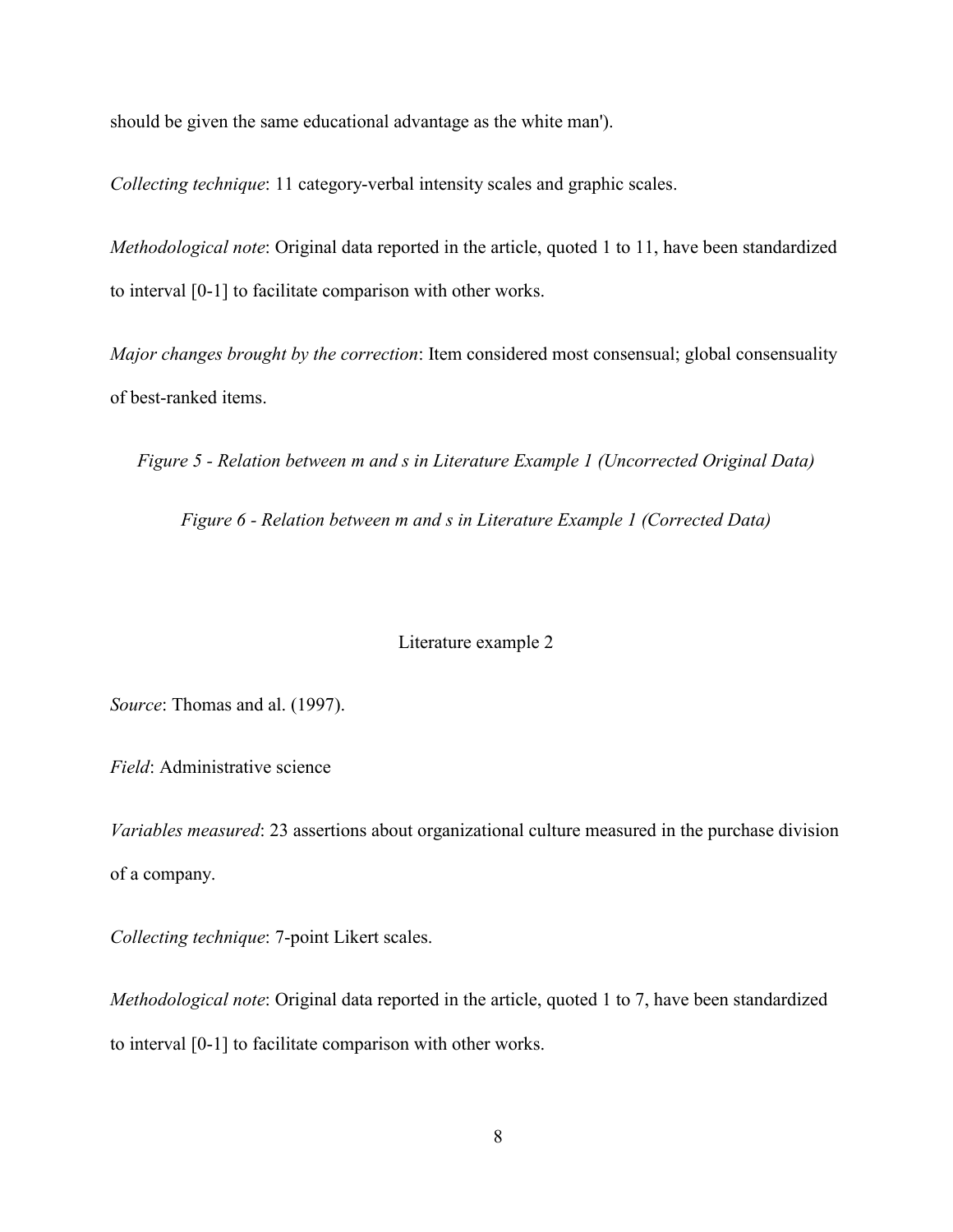Major changes brought by the correction: Item considered most consensual.

Figure 7 - Relation between m and s in Literature Example 2 (Uncorrected Original Data)

Figure 8 - Relation between m and s in Literature Example 2 (Corrected Data)

### Literature example 3

Source: Morokoff and al. (1997).

Field: Personality measurement

Variables measured: 36 assertions about sexual behavior and attitudes.

Collecting technique: 5 point-verbal intensity scales (from 'strongly agree' to 'strongly disagree').

Methodological note: Original data reported in the article, quoted 1 to 5, have been standardized to interval [0-1] to facilitate comparison with other works.

Major changes brought by the correction: Items considered most and least consensual; considerable changes among the best-ranked items.

Figure 9 - Relation between m and s in Literature Example 3 (Uncorrected Original Data)

Figure 10 - Relation between m and s in Literature Example 3 (Corrected Data)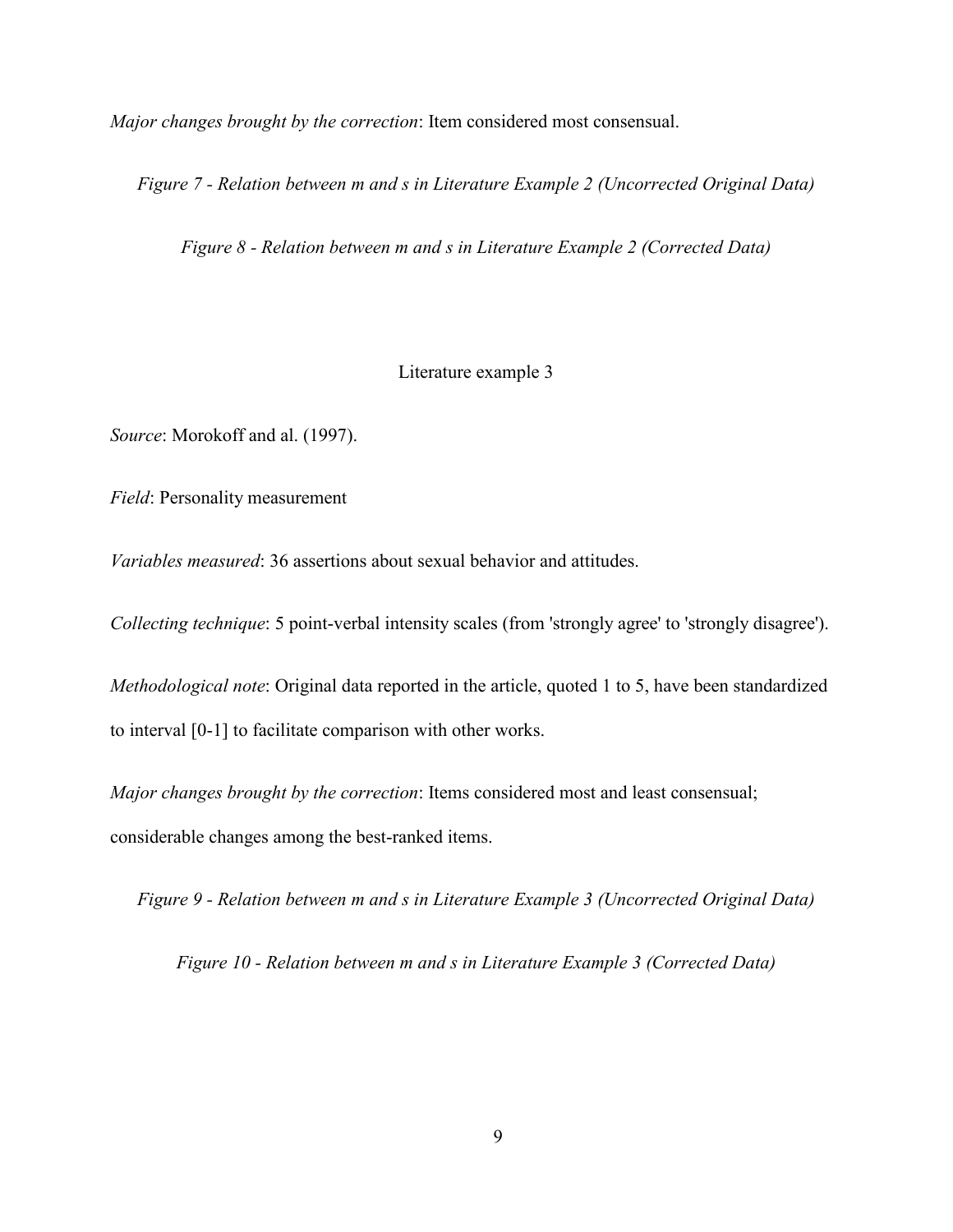# Literature example 4

Source: Aaker (1997).

Field: Marketing research.

Variables measured: 42 brand personality traits (for example, 'sincere', 'unique', 'masculine', ...)

Collecting technique: 5 point-Likert scales.

Methodological note: Original data reported in the article, quoted 1 to 5, have been standardized to interval [0-1] to facilitate comparison with other works.

Major changes brought by the correction: 3 items considered least consensual; item considered most consensual.

Figure 11 - Relation between m and s in Literature Example 4 (Uncorrected Original Data)

Figure 12 - Relation between m and s in Literature Example 4 (Corrected Data)

Literature example 5

Source: Conway et al. (1996).

Field: Cognitive psychology.

Variables measured: 58 encoding and retrieval performances about true and false memories.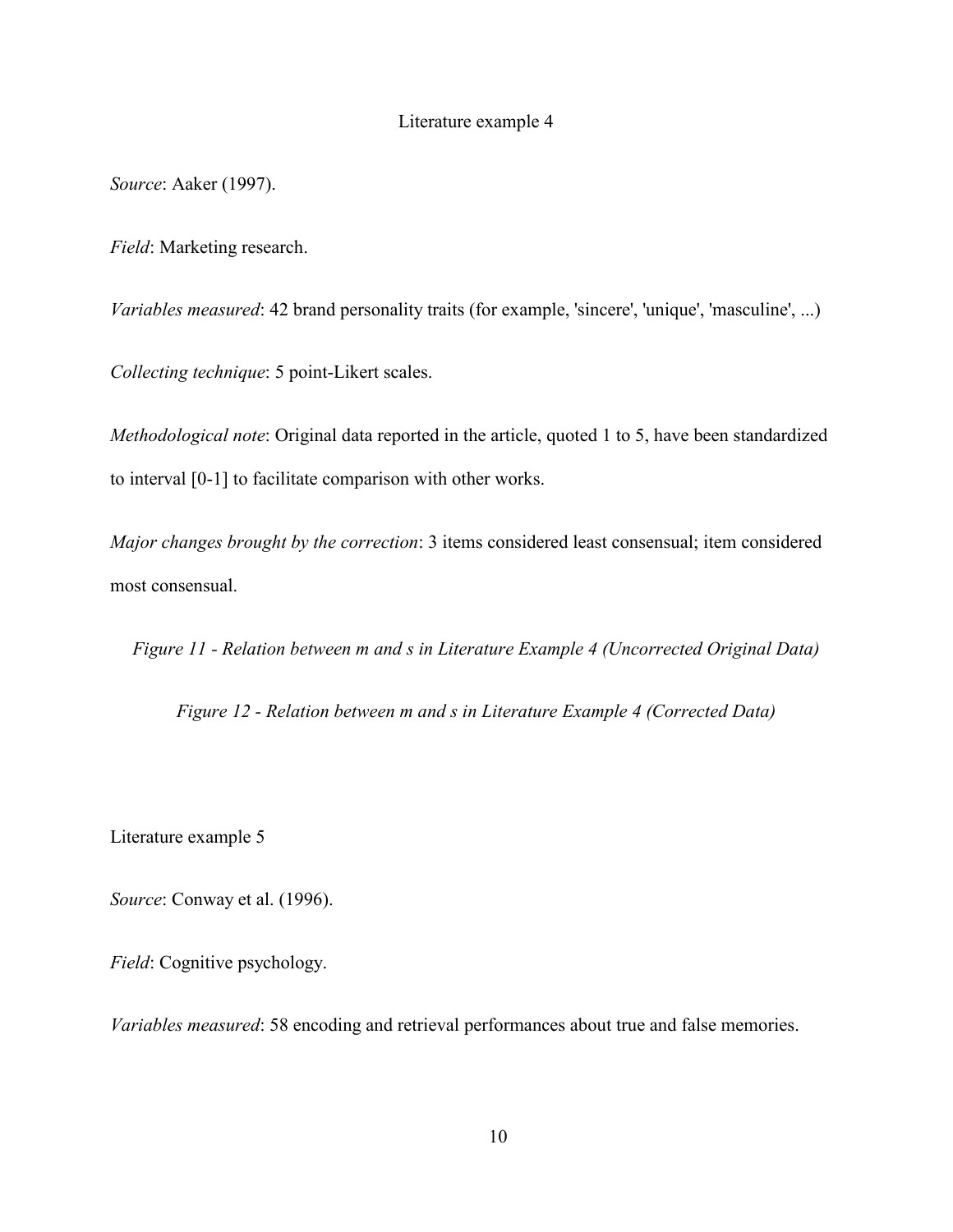Collecting technique: 5 point and 3 point-scales (1=low to 3 or 5=high).

Methodological note: Original data reported in the article, quoted 1 to 3 or 1 to 5, have been standardized to interval [0-1] to facilitate comparison with other works.

Major changes brought by the correction: Items considered most and least consensual; Considerable change among the lowest-ranked items.

Figure 13 - Relation between m and s in Literature Example 5 (Uncorrected Original Data)

Figure 14 - Relation between m and s in Literature Example 5 (Corrected Data)

## Conclusion

Although all the examples listed above are taken from the social sciences, the suggested correction could be useful as well for data coming from other fields, including natural science, assuming that the measures studied are bound between two precise limits (which means that they fundamentally have the nature of a proportion). In climatology for instance, let us imagine that we examine the number of rainy days in September in different parts of the world throughout the century. If we observe a mean of 0,5 rainy days in Windhoeck (Namibia) and a mean of 30 days in Darjeeling (India), we can be sure that the corresponding standard deviations will be extremely low, whereas a mean of 10 days in Paris (France) or Tokyo (Japan) can be associated with either a moderate or a large standard deviation. In such a case, the proposed correction only could lead to an objective comparison of the items' consensuality.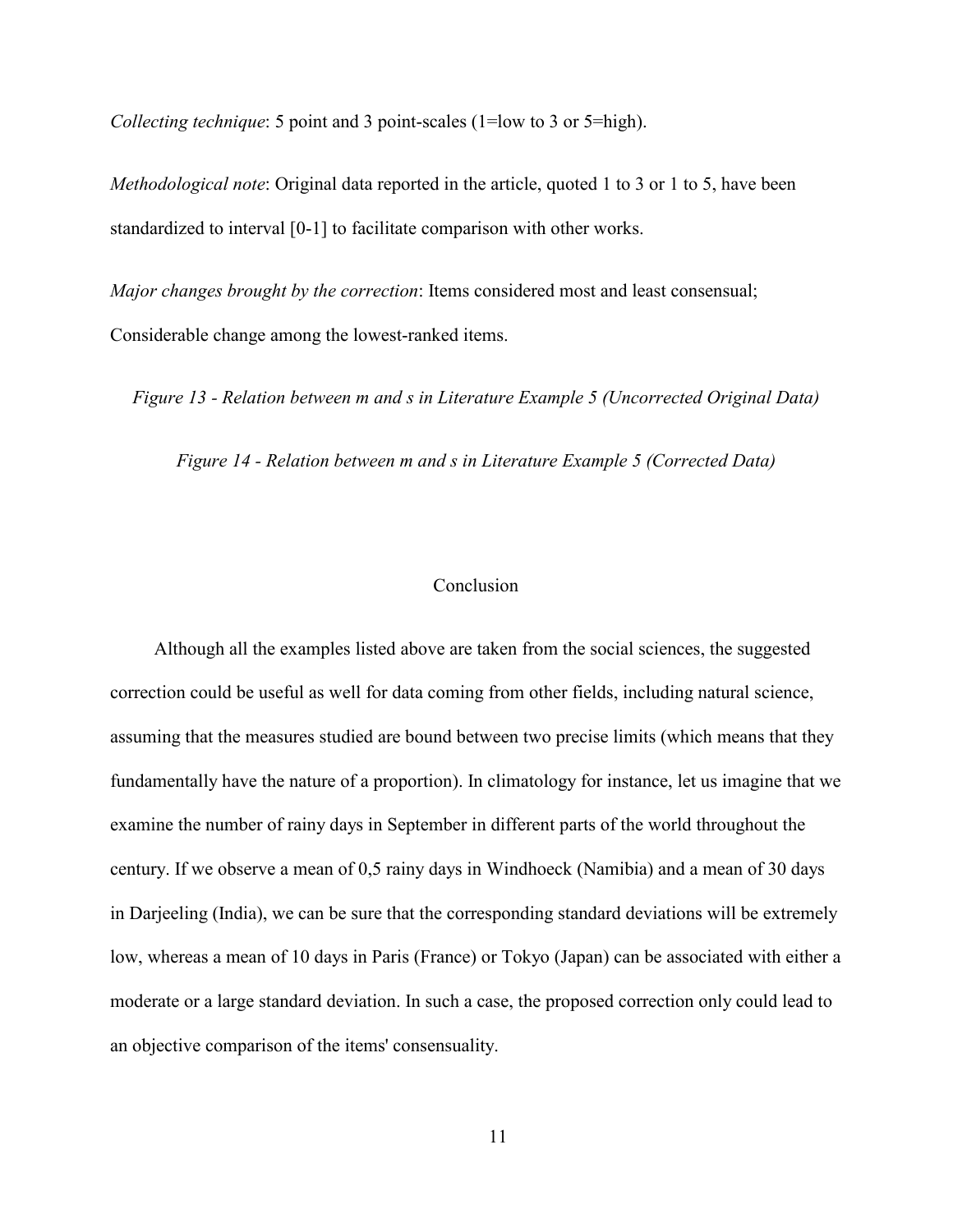In that respect, the range of application of the proposed technique is very wide and goes past the usual calculation of consumer, citizen, social subject or personality measurement. It concerns virtually every research where elementary statistics have an interest in themselves. It might therefore be considered in any case where numerous standard deviations are to be studied and compared.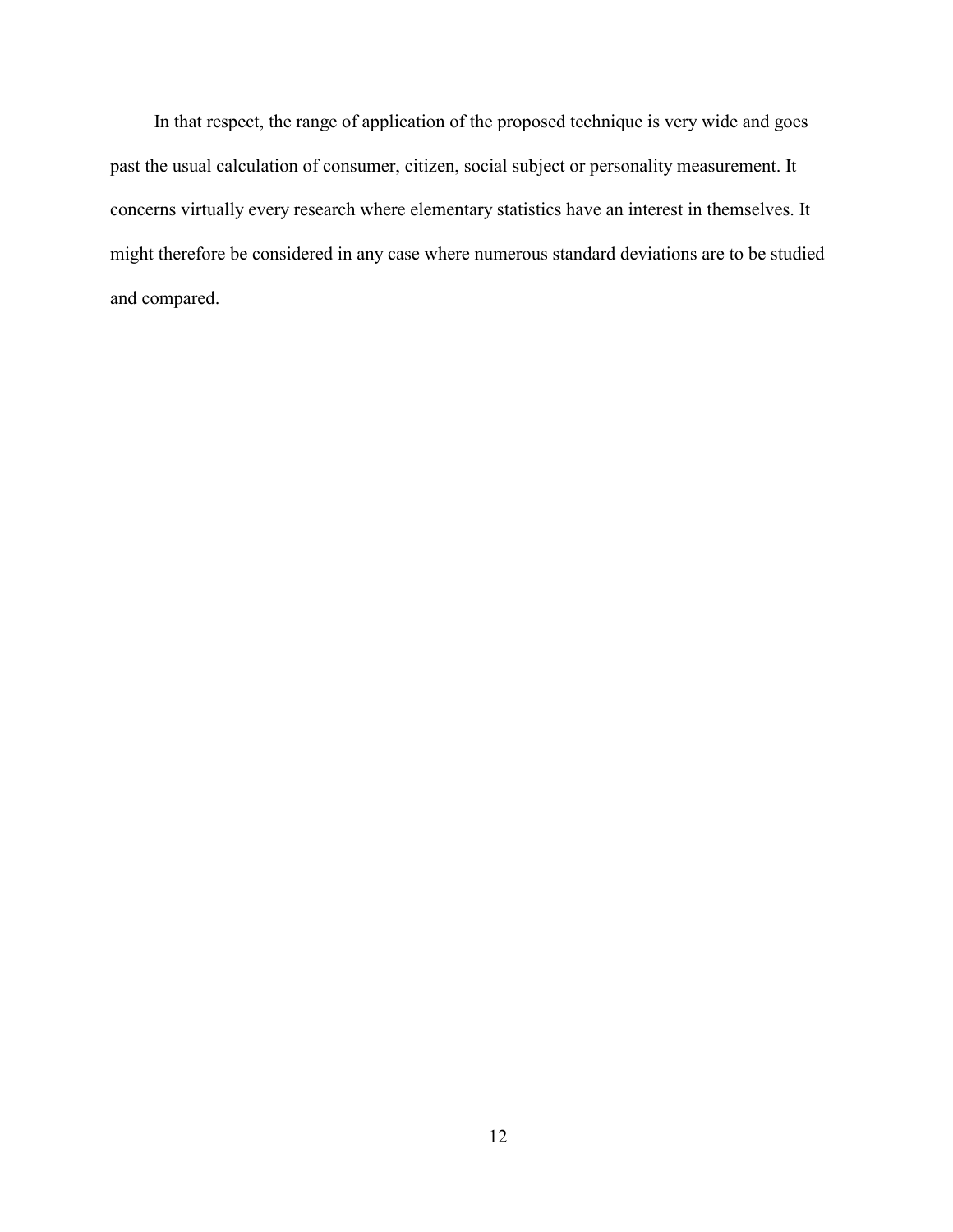## References

## Historical bibliography :

Cox, E. P. (1980) The Optimal Number of Response Alternatives for a Scale: a Review. Journal of Marketing Research, 17, pp. 407-422.

Green, P. E., Rao, V. R. (1970) Rating Scales and Information Recovery - How Many Scales and Response Categories to Use. Journal of Marketing, 34, pp. 33-39.

Likert, R. (1932) A technique for the measurement of attitude. Archives of psychology, 140, 1-55.

Osgood, C. E., Suci, G. J., Tannenbaum, P. (1957) The measurement of Meaning (Chicago: Chicago University Press).

Thurstone L. L., Chave, E. J. (1929) The measurement of attitude (Chicago: Chicago University Press).

Torgerson, W. J. (1958) Theories and methods of scaling (New York :John Wiley and sons).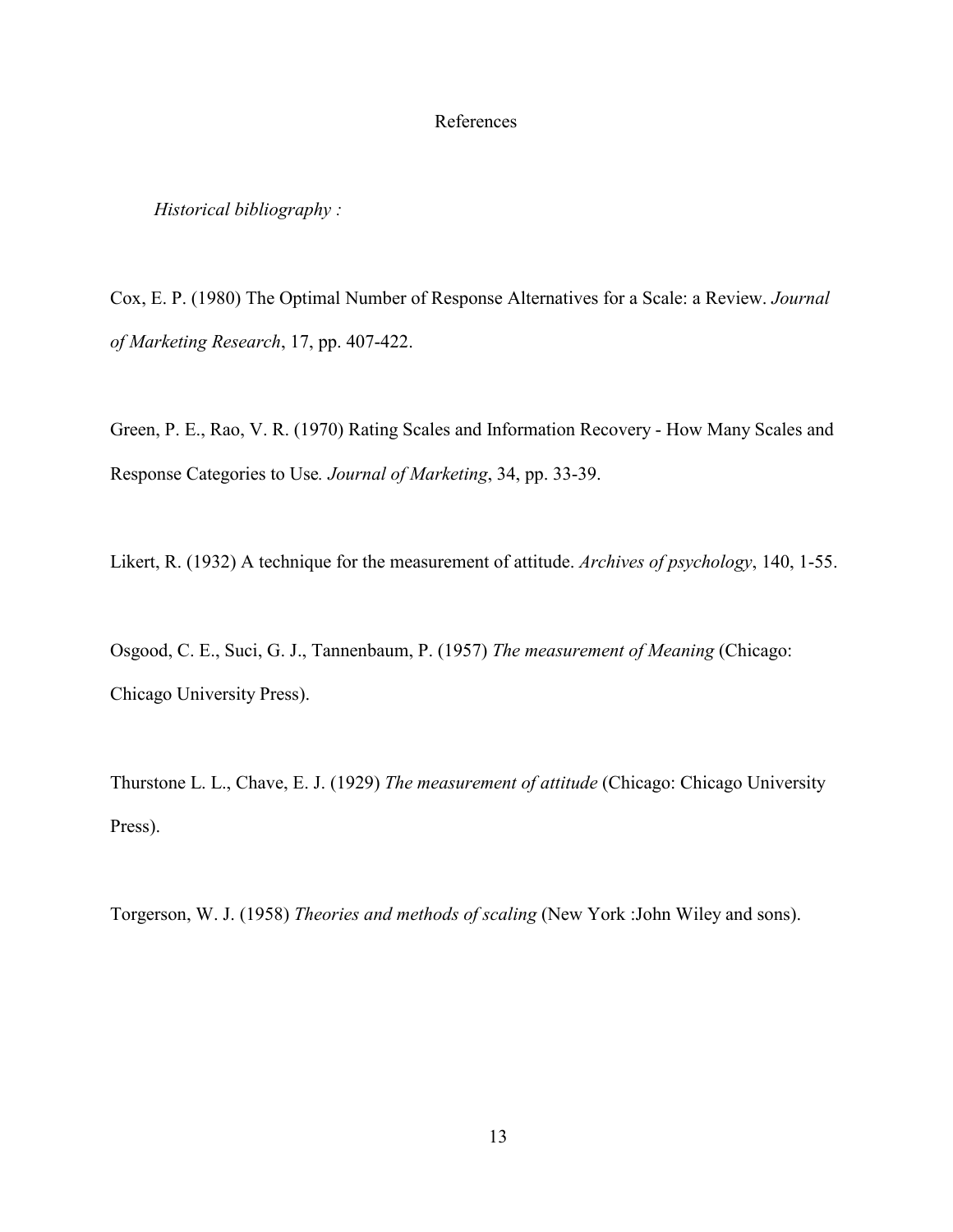References of the experiments used in the article :

Aaker, J.L. (1997) Dimensions of Brand Personality. Journal of Marketing Research, 34, pp. 347- 356

Conway M.A., Collins A.F., Gathercole S.E., Anderson S.J. (1996) Recollections of True and False Autobiographical Memories. Journal of Experimental Psychology: General, 125, 1, pp. 69- 95

Morokoff P.J., Quina K., Harlow L.L., Whitmire L., Grimlay D.L., Gibson P.R. and Burkholder G.J. (1997) Sexual Assertiveness Scale (SAS) for Women : Development and Validation. Journal of Personality and social Psychology, 73, 4, p. 79

Riker B. L. (1944) A Comparison of Methods Used in Attitude Research. Journal of Abnormal Social Psychology, 39, pp. 24-42

Thomas G., Hult M. and Ferrell O. C. (1997) Global Organizational Learning Capacity in Purchasing: Construct and Measurement. Journal of Business Research, 40, 2, p. 111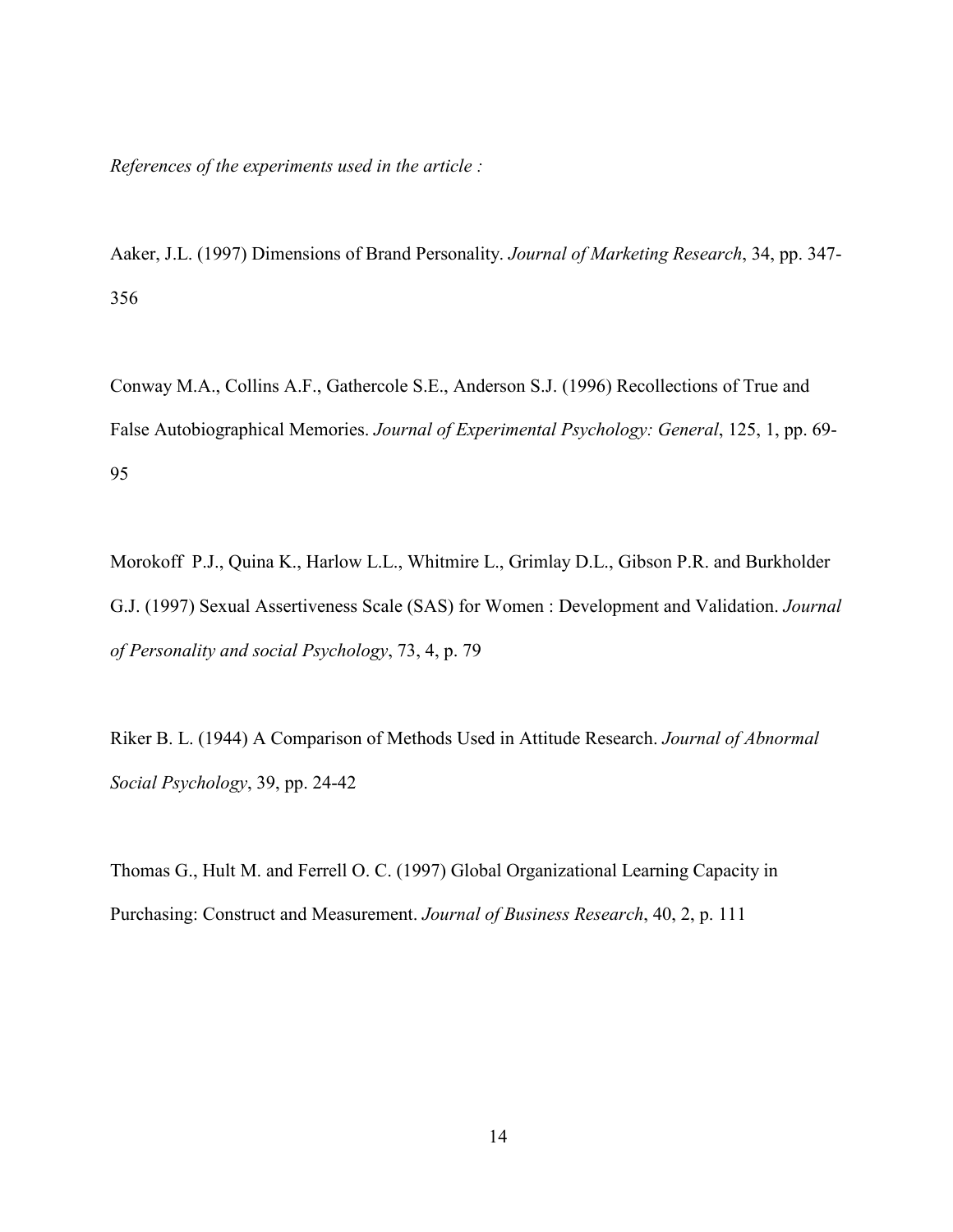|                    | m    | S     | s'   |                       | m    | S     | s'   |
|--------------------|------|-------|------|-----------------------|------|-------|------|
| Bee                | 0.49 | 0,31  | 0,62 | Rabbit                | 0,80 | 0,20  | 0,51 |
| Lamb               | 0,74 | 0,22  | 0,51 | Greyhound             | 0,57 | 0,25  | 0,50 |
| Eagle              | 0,66 | 0,31  | 0,65 | Lizard                | 0,41 | 0,32  | 0,65 |
| Donkey             | 0,50 | 0,26  | 0,52 | Dragonfly             | 0,54 | 0,28  | 0,56 |
| Spider             | 0.16 | 0,26  | 0,72 | Hare                  | 0.65 | 0,21  | 0,44 |
| Maggot             | 0.16 | 0,21  | 0,59 | Lion                  | 0,72 | 0,30  | 0,67 |
| Ostrich            | 0,56 | 0,23  | 0,47 | Wolf                  | 0,55 | 0,34  | 0,69 |
| Whale              | 0.73 | 0,23  | 0.53 | Mammoth               | 0,47 | 0,28  | 0,57 |
| Ram                | 0,52 | 0,24  | 0,47 | Mackerel              | 0,33 | 0,23  | 0,49 |
| Big dog            | 0,54 | 0,33  | 0,67 | Marmot                | 0,76 | 0,24  | 0,55 |
| Doe                | 0,77 | 0,21  | 0,50 | Jelly fish            | 0,13 | 0,19  | 0,57 |
| <b>Bison</b>       | 0,50 | 0,24  | 0,49 | Whiting               | 0,46 | 0,25  | 0,51 |
| Boa                | 0.28 | 0,31  | 0,69 | Sparrow               | 0,58 | 0,24  | 0,48 |
| Ox                 | 0,53 | 0.24  | 0.49 | Flv                   | 0,17 | 0,20  | 0,54 |
| Ewe                | 0,64 | 0,25  | 0,52 | Seagull               | 0,51 | 0,30  | 0,59 |
| Duck               | 0,63 | 0,26  | 0,53 | Mouffette             | 0,42 | 0,22  | 0,45 |
| Poodle             | 0.43 | 0.33  | 0,68 | Mussel                | 0.44 | 0,28  | 0,57 |
| Camel              | 0,64 | 0,22  | 0,46 | Mosquito              | 0,09 | 0, 16 | 0,56 |
| Cat                | 0,71 | 0,30  | 0,66 | Sheep                 | 0.63 | 0,25  | 0,52 |
| Kitten             | 0.82 | 0.27  | 0.69 | Goose                 | 0,48 | 0,24  | 0,48 |
| Bat                | 0.28 | 0,29  | 0,66 | White bear            | 0,79 | 0,24  | 0,59 |
| Caterpillar        | 0.26 | 0.24  | 0.55 | <b>Black</b> bear     | 0,71 | 0,26  | 0.57 |
| Horse              | 0,80 | 0,22  | 0,55 | Panda                 | 0,87 | 0,20  | 0,59 |
| Goat               | 0,57 | 0,22  | 0,45 | Peacock               | 0,65 | 0,26  | 0,55 |
| Roe deer           | 0.66 | 0,21  | 0,44 | Butterfly             | 0.75 | 0,25  | 0,58 |
| Chimpanzee         | 0,64 | 0,26  | 0,55 | Night butterfly       | 0,45 | 0,33  | 0,65 |
|                    | 0,83 | 0,22  | 0,58 |                       | 0.55 | 0,24  | 0,47 |
| Puppy<br>Stork     | 0,68 | 0,22  | 0,47 | Partridge<br>Parrot   |      | 0,24  |      |
|                    |      |       |      |                       | 0,71 |       | 0,54 |
| Ladybird           | 0,77 | 0,21  | 0,50 | Seal                  | 0,74 | 0,25  | 0,57 |
| Pig ('cochon')     | 0,37 | 0,27  | 0,56 | Octopus               | 0,29 | 0,29  | 0,64 |
| <b>Big Hamster</b> | 0,46 | 0,31  | 0,63 | Pigeon                | 0,44 | 0,30  | 0,61 |
| Cocker spaniel     | 0,65 | 0,31  | 0,65 | Penguin               | 0,76 | 0,21  | 0,50 |
| Dove               | 0,73 | 0,24  | 0,55 | Guinea-fowl           | 0,41 | 0,24  | 0,49 |
| Cock               | 0,52 | 0,25  | 0,50 | Gold fish             | 0,61 | 0,26  | 0,54 |
| Crow               | 0,27 | 0,23  | 0,53 | Pony                  | 0,71 | 0,26  | 0,56 |
| Crab               | 0,46 | 0,27  | 0,54 | Pig ('porc')          | 0,34 | 0,25  | 0,54 |
| Toad               | 0,22 | 0,25  | 0,60 | Foal                  | 0,80 | 0,21  | 0,52 |
| Shrimp             | 0,56 | 0,27  | 0,55 | Hen                   | 0,52 | 0,28  | 0,55 |
| Crocodile          | 0,32 | 0,27  | 0,58 | Chicken               | 0,54 | 0,29  | 0,59 |
| Swan               | 0,70 | 0,27  | 0,59 | Chick                 | 0,77 | 0,27  | 0,63 |
| Dolphin            | 0,92 | 0, 15 | 0,55 | Ray                   | 0,41 | 0,26  | 0,53 |
| Turkey             | 0,46 | 0,25  | 0,50 | Rat                   | 0,14 | 0,23  | 0,66 |
| Dinosaur           | 0.49 | 0.34  | 0.68 | Fox                   | 0,57 | 0.29  | 0.59 |
| Squirrel           | 0,82 | 0,21  | 0,56 | Shark                 | 0,34 | 0,36  | 0,75 |
| Elephant           | 0,76 | 0,21  | 0,50 | Rhinoceros            | 0,47 | 0,27  | 0,54 |
| Snail              | 0,47 | 0.28  | 0,55 | Dog ('Saint-Bernard') | 0,83 | 0,24  | 0,63 |
| Starfish           | 0,58 | 0,26  | 0,53 | Boar                  | 0,43 | 0,27  | 0,54 |
| Pheasant           | 0,54 | 0,24  | 0,47 | Sardine               | 0,45 | 0,28  | 0,56 |
| Fawn               | 0,71 | 0,27  | 0,59 | Salmon                | 0,66 | 0,27  | 0,57 |
| Stone marten       | 0,33 | 0,27  | 0,58 | Scorpion              | 0,22 | 0,31  | 0,74 |
| Ant                | 0,40 | 0,30  | 0.61 | Sole                  | 0,54 | 0,27  | 0,55 |
| Gazelle            | 0,76 | 0,20  | 0,46 | Mouse                 | 0,37 | 0,29  | 0,60 |
| Girafe             | 0,72 | 0,19  | 0,42 | White mouse           | 0,47 | 0,31  | 0,61 |
| Gorilla            | 0,48 | 0,26  | 0,52 | Bull                  | 0,50 | 0,26  | 0,53 |
| Frog               | 0,43 | 0,29  | 0,58 | Tadpole               | 0,34 | 0,26  | 0,55 |
| Cheetah            | 0,66 | 0,31  | 0,65 | Tuna                  | 0,46 | 0,27  | 0,54 |
| Wasp               | 0.18 | 0,24  | 0,62 | Tiger                 | 0.69 | 0,31  | 0,67 |
| Hamster            | 0,53 | 0,27  | 0,54 | Turtle                | 0,69 | 0,24  | 0,52 |
| Hedgehog           | 0,62 | 0,28  | 0,57 | Trout                 | 0,63 | 0,24  | 0,49 |
| Owl                | 0,50 | 0,29  | 0,57 | Vulture               | 0,34 | 0,30  | 0,63 |
| Hippopotamus       | 0,55 | 0,28  | 0,56 | Calf                  | 0.63 | 0,22  | 0,47 |
| Swallow            | 0,65 | 0,24  | 0,49 | Silkworm              | 0,41 | 0,30  | 0,60 |
| Lobster            | 0.55 | 0,26  | 0,52 | Earthworm             | 0,22 | 0,21  | 0,52 |
|                    |      |       |      |                       |      |       |      |
| Oyster             | 0,42 | 0,29  | 0,58 | Tapeworm              | 0,09 | 0,17  | 0,61 |
| Kangaroo           | 0,79 | 0,19  | 0,47 | Viper                 | 0,14 | 0,24  | 0,70 |
| Koala              | 0,84 | 0,20  | 0,54 |                       |      |       |      |

Table 1 - Mean, observed standard deviation and corrected standard deviation for 132 animals present in the Audencia survey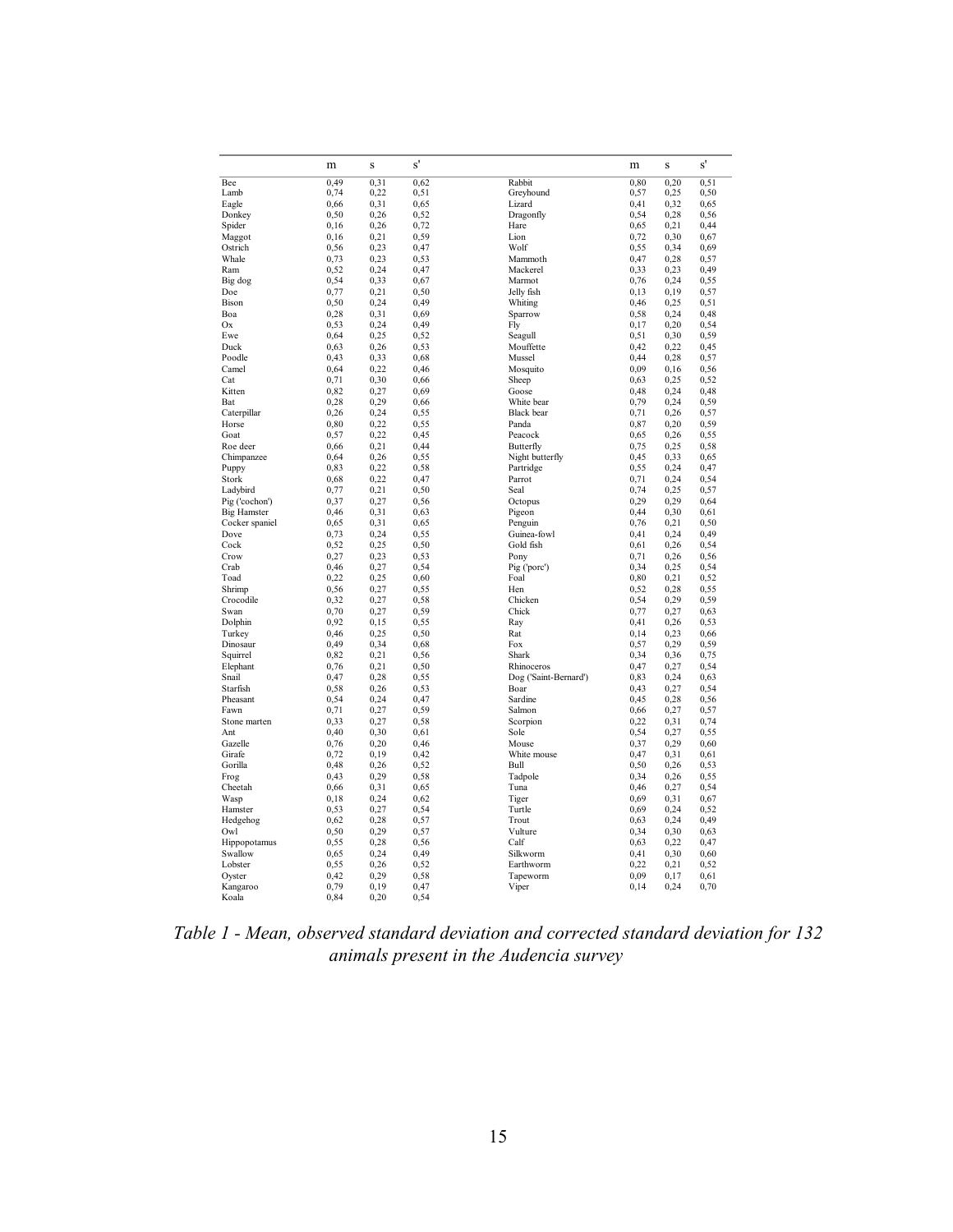

Figure 1 - Diagram showing the relation between m and s



Figure 2 - Histogram of frequencies of each category (for all items)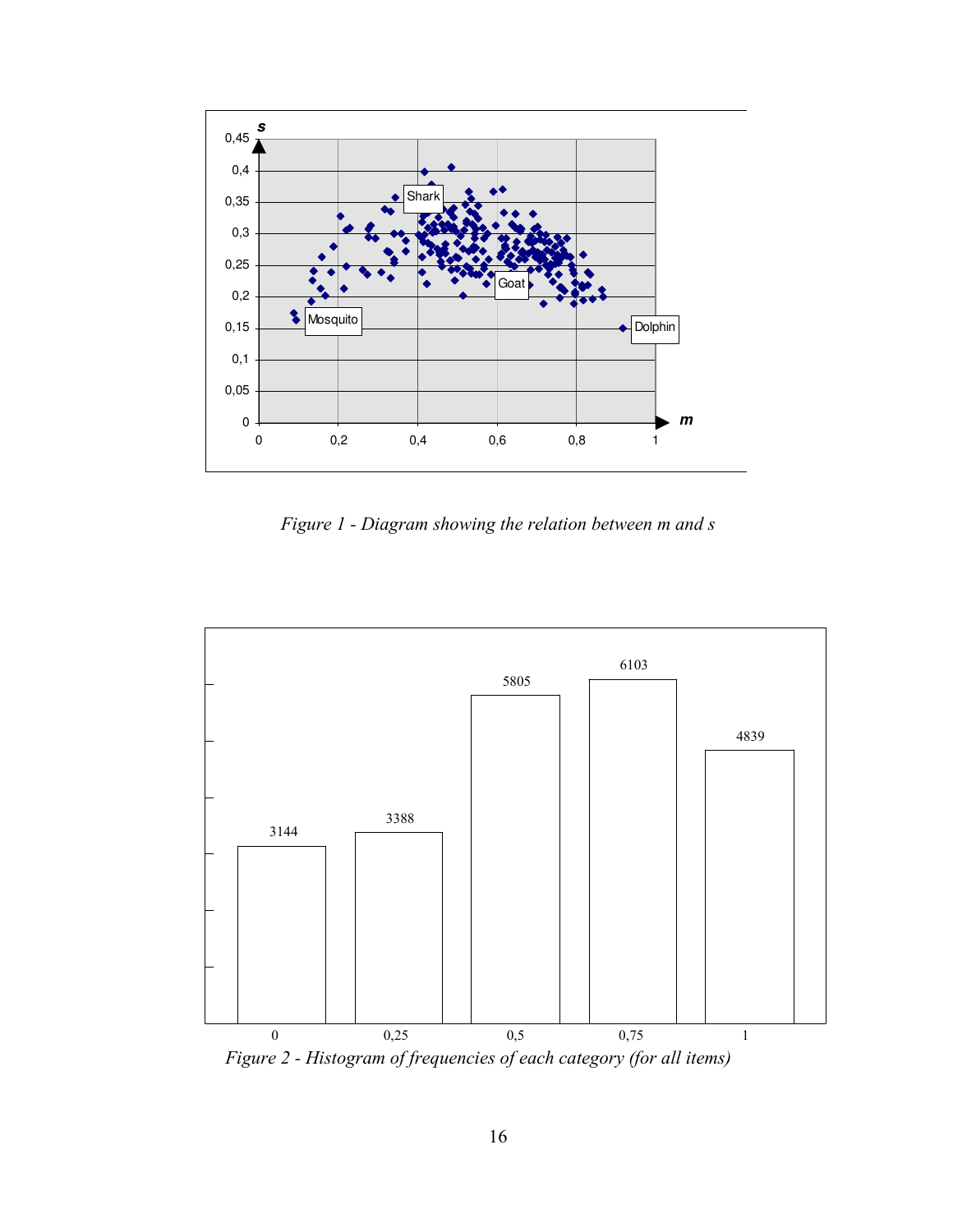

Figure 3 - Diagram showing the relation between m and s



Figure 4 - Diagram showing the relation between m and  $s' = s / (m.(1-m))^{1/2}$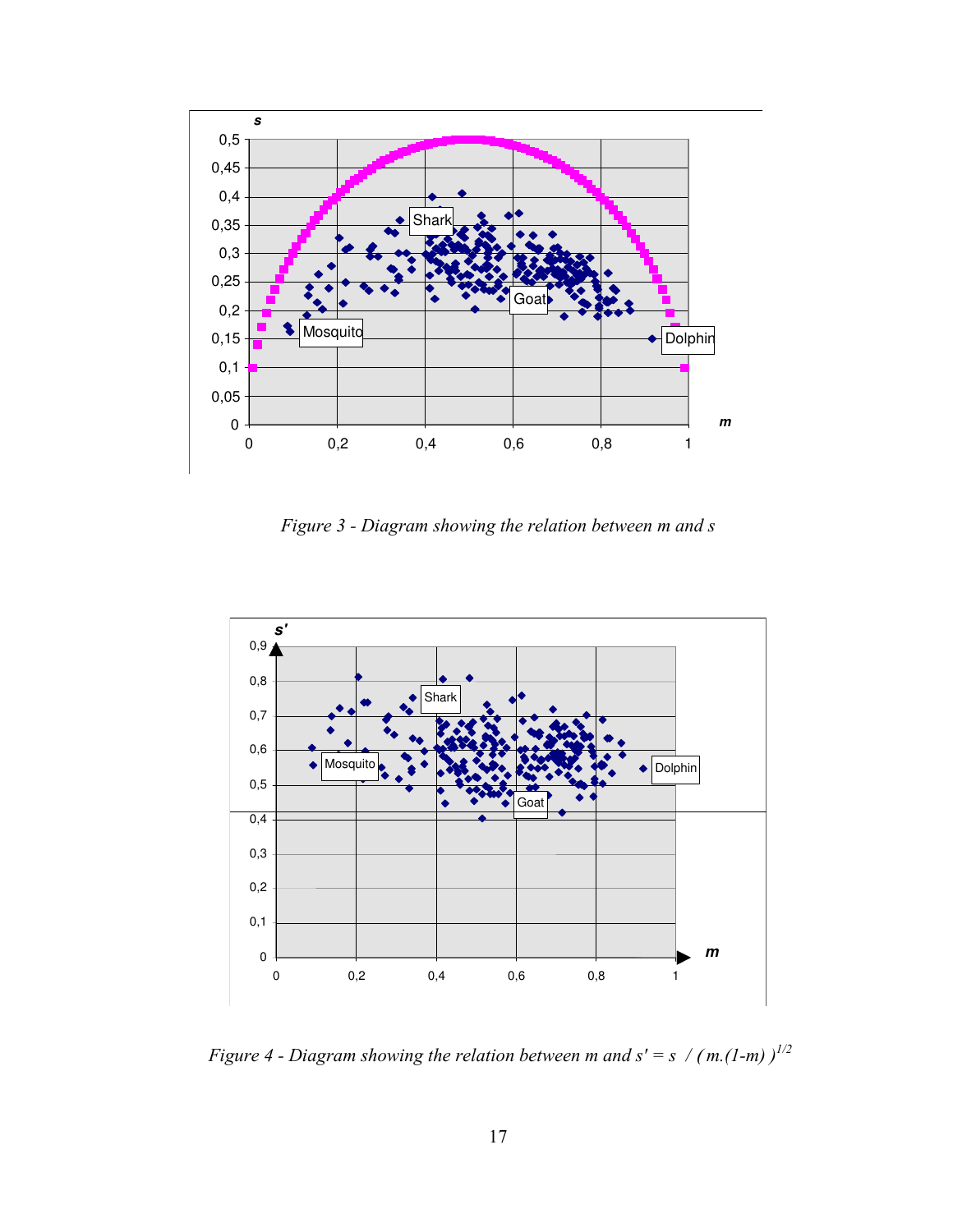

Figure 5 - Relation between m and s in Literature Example 1 (Uncorrected Original Data)



Figure 6 - Relation between m and s in Literature Example 1 (Corrected Data)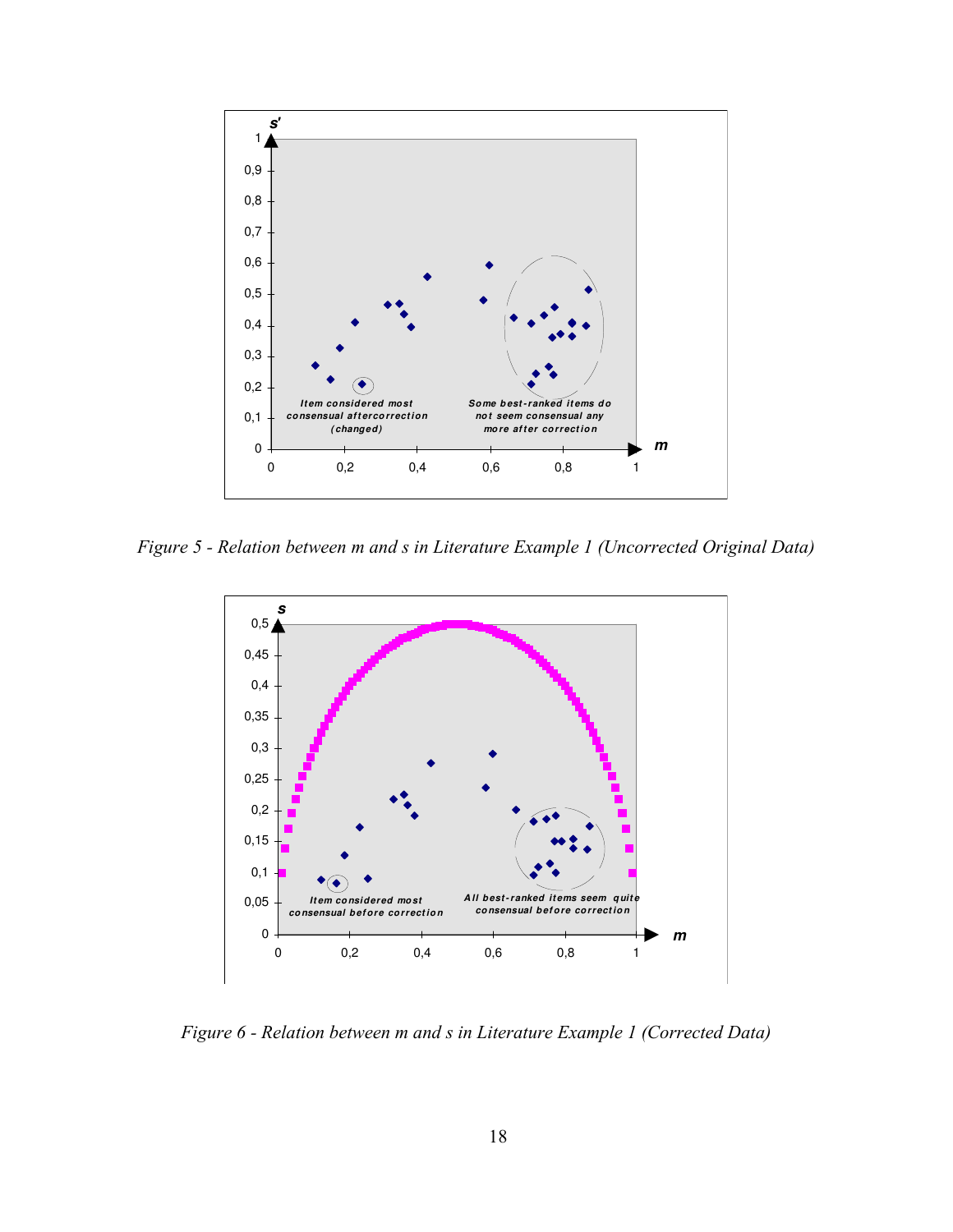

Figure 7 - Relation between m and s in Literature Example 2 (Uncorrected Original Data)



Figure 8 - Relation between m and s in Literature Example 2 (Corrected Data)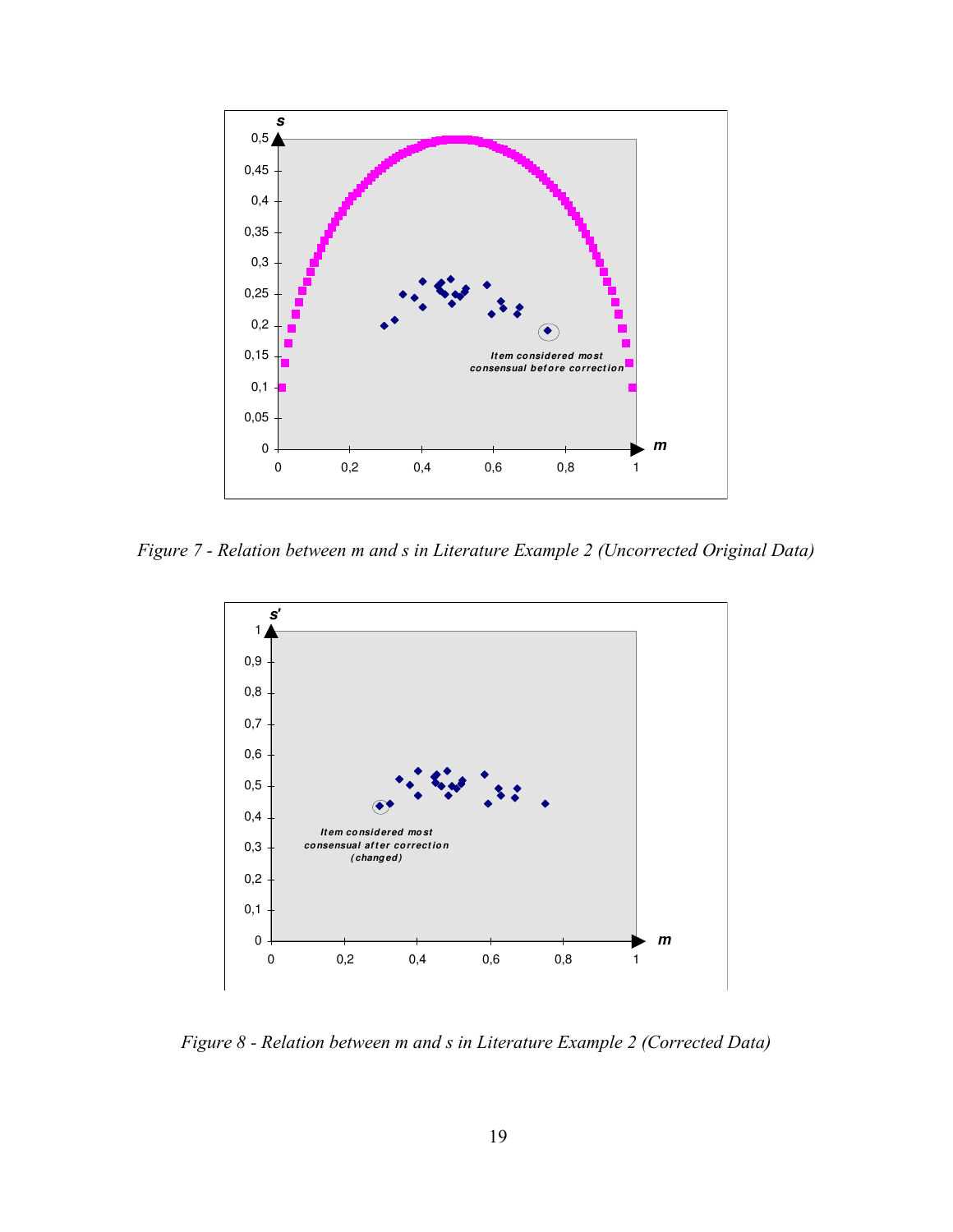

Figure 9 - Relation between m and s in Literature Example 3 (Uncorrected Original Data)



Figure 10 - Relation between m and s in Literature Example 3 (Corrected Data)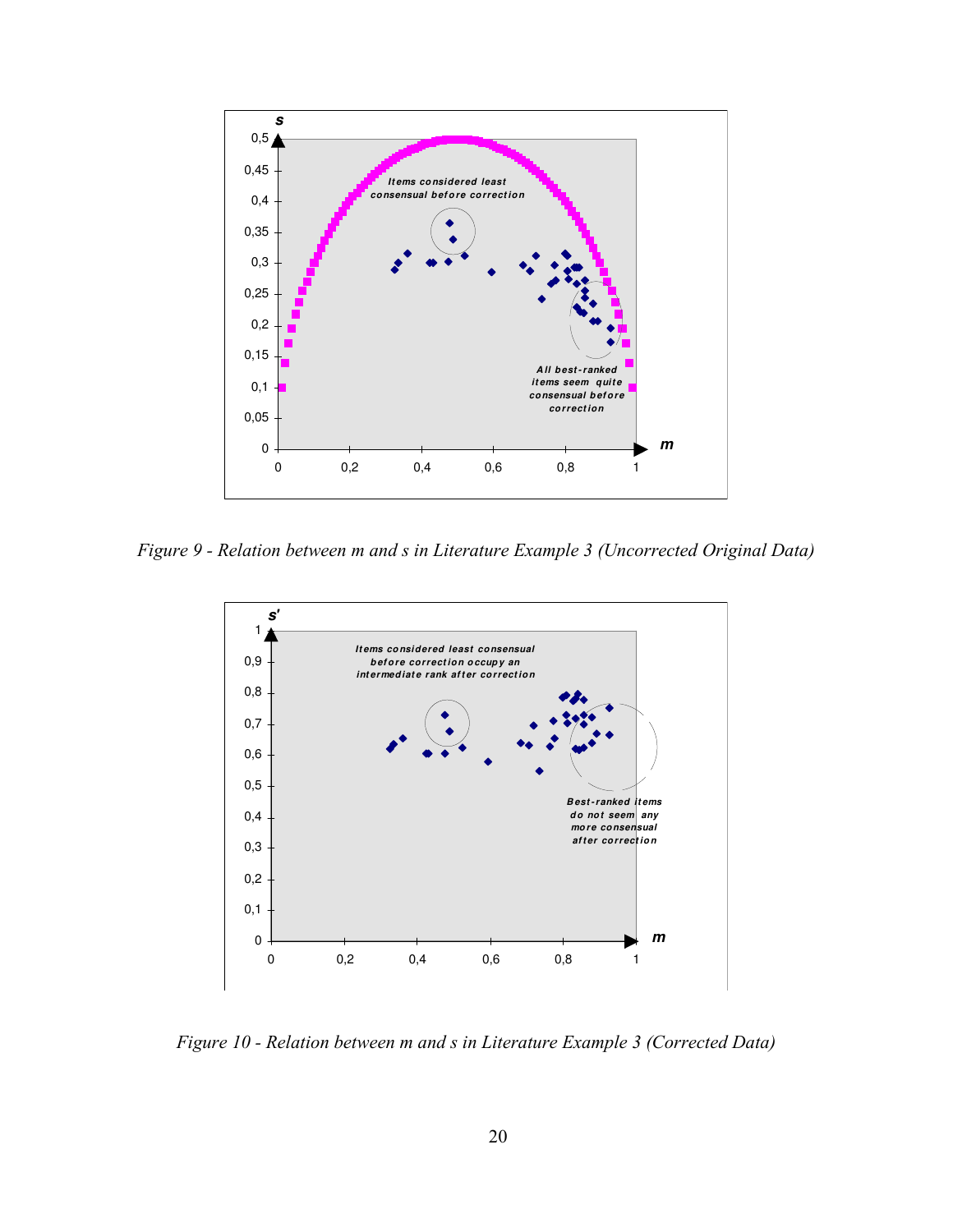

Figure 11 - Relation between m and s in Literature Example 4 (Uncorrected Original Data)



Figure 12 - Relation between m and s in Literature Example 4 (Corrected Data)